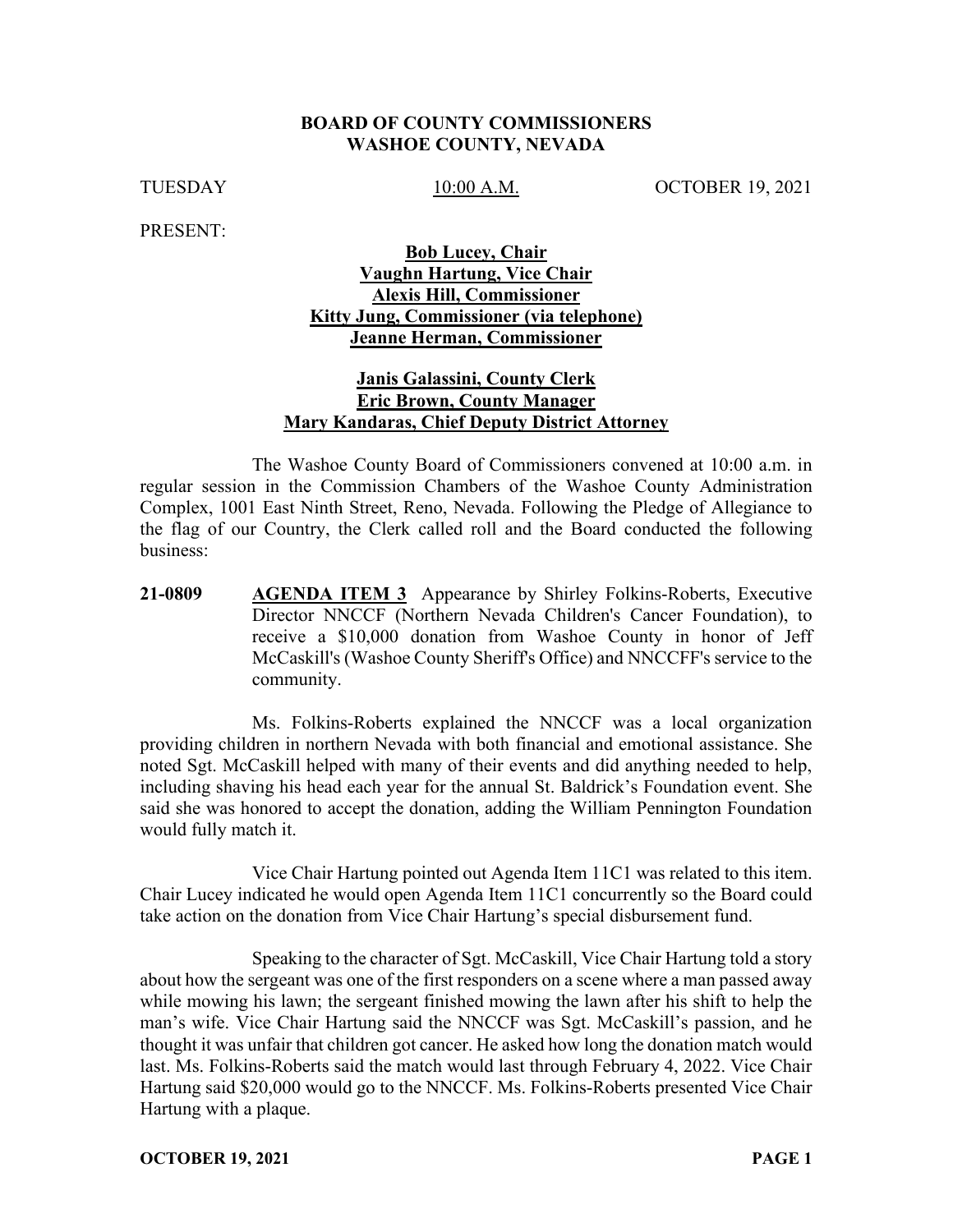Sgt. McCaskill expressed gratitude for the opportunity and thanked Vice Chair Hartung and the Board for the gesture. He said this would help local families.

There was no public comment or action taken on this item.

**21-0810 11C1** Recommendation to approve Commission District Special Fund disbursement in the amount of [\$10,000] for Fiscal Year 2021-2022; District 4 Commissioner Vaughn Hartung recommends a grant to Northern Nevada Children's Cancer Foundation (NNCCF) to support emotional and financial support to local kids fighting for their lives battling cancer; approve Resolutions necessary for same; and direct the Comptroller's Office to make the necessary disbursement of funds. Manager's Office. (Commission District 4.)

This item was opened concurrently with Agenda Item 3; see minute item 21-0809 for the discussion that took place.

There was no public comment on Agenda Item 11C1.

On motion by Vice Chair Hartung, seconded by Commissioner Hill, which motion duly carried on a 5-0 vote, it was ordered that consent agenda item 11C1 be approved and directed. The resolution pertinent to agenda item 11C1 is attached hereto and made a part of the minutes thereof.

**10:09 a.m. The Board recessed.**

# **10:11 a.m. The Board reconvened with all commissioners present.**

Vice Chair Hartung thanked the NNCCF for the plaque, saying he was honored to support them.

**21-0811 AGENDA ITEM 4** Presentation by Kendra Kostelecky, Waste Management, Northern Nevada addressing the Recycling Education Program, litter mitigation efforts by collection drivers, and customer survey scores. (All Commission Districts.

Ms. Kostelecky conducted a PowerPoint presentation and reviewed slides with the following titles: Rate Increase Effective May 1, 2021; Automated Recycling Contamination Education Letters; Most Common Types of Contamination; Litter Mitigation Efforts; Lighter Loose Recycling Area of Concern; Customer Survey Results (8 slides); Customer Comments; Register Your Account; Landlords; and Questions.

Ms. Kostelecky noted Waste Management (WM) educated its customers about contamination in several ways outside the education program: bill inserts; commercials and stories in print and broadcast news; social media campaigns; direct contact via phone, email, and text; and websites. They found notification letters were the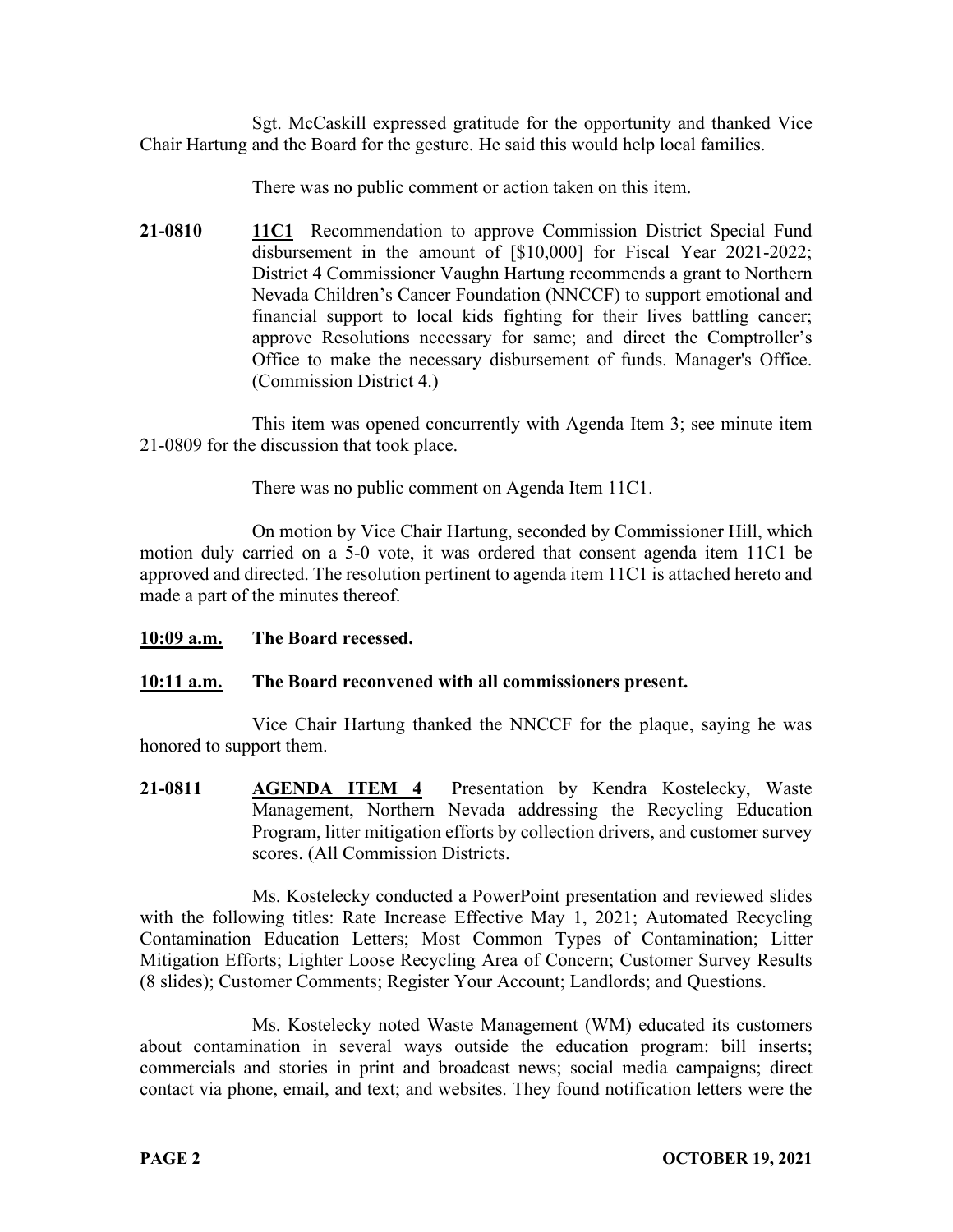most impactful because they included pictures of the specific contaminant that was included. She explained the first two letters were simple notifications while the next two came with a \$12.95 fee. The fifth notification included a fee and the removal of the cart. She explained the sorting process and how plastic bag liners disrupted the process and broke the sorting equipment, causing increases in costs.

Vice Chair Hartung spoke about his shredder and the difficulties in taking shredded paper out of the bag. He asked how to address that problem. Ms. Kostelecky said paper under two inches was considered contamination. She said people needed to decide whether to recycle paper or shred it. She suggested shredding sensitive documents, adding that shredded material could not be handled through single-stream recycling (SSR) because it was difficult to capture. She explained large plastics included packing tubs and children's toys, and household hazardous waste (HHW) included small electronics like telephones. Even though aluminum was recyclable, items like sharp pieces of aluminum from door frames would not be because they could be dangerous to sorters. That type of metal could be dropped off at the Commercial Row facility.

Ms. Kostelecky remarked surveys were not conducted by cold calling, but anyone who reached out to WM online or by phone was given the opportunity to participate in one. WM used that feedback to see where they could improve. She indicated WM had 37,103 residential customers and 401 commercial customers, but the survey results she highlighted were only from residential customers. About 65 customers a month completed the survey.

Ms. Kostelecky encouraged people to register their accounts online to receive notifications about weather or fire incidents which could disrupt service. These would also inform customers about other services such as free dump days. She stated autopay did not need to be set up in order to receive notifications. She reviewed the process for landlords to assign service contacts so their residents could be informed of contamination issues.

Ms. Kostelecky said October was the third month of WM's HHW collection program, and ratepayers were not charged for the program. WM was on target to collect more than a million pounds of HHW whereas past events maxed out at around 5,000 pounds of material. This program was designed in part, she explained, to bring about awareness of other, non-WM businesses in the community who handled HHW. She mentioned WM did not require stickers in May or November, so Washoe County residents could place up to six extra bags at the curb for free in November.

Commissioner Hill remarked Ms. Kostelecky helped with many of the river cleanup events she attended by supplying free dumpsters, and she praised the WM drivers with whom she interacted. She inquired about the number of customers whose recycling containers had been removed. Ms. Kostelecky responded some people forfeited their cans because they did not want to participate in the program, but she estimated WM removed fewer than 30 cans in 2021. She said her team's goal was to determine why the information about contamination was not getting to customers. Commissioner Hill wanted to ensure recycling continued to be encouraged.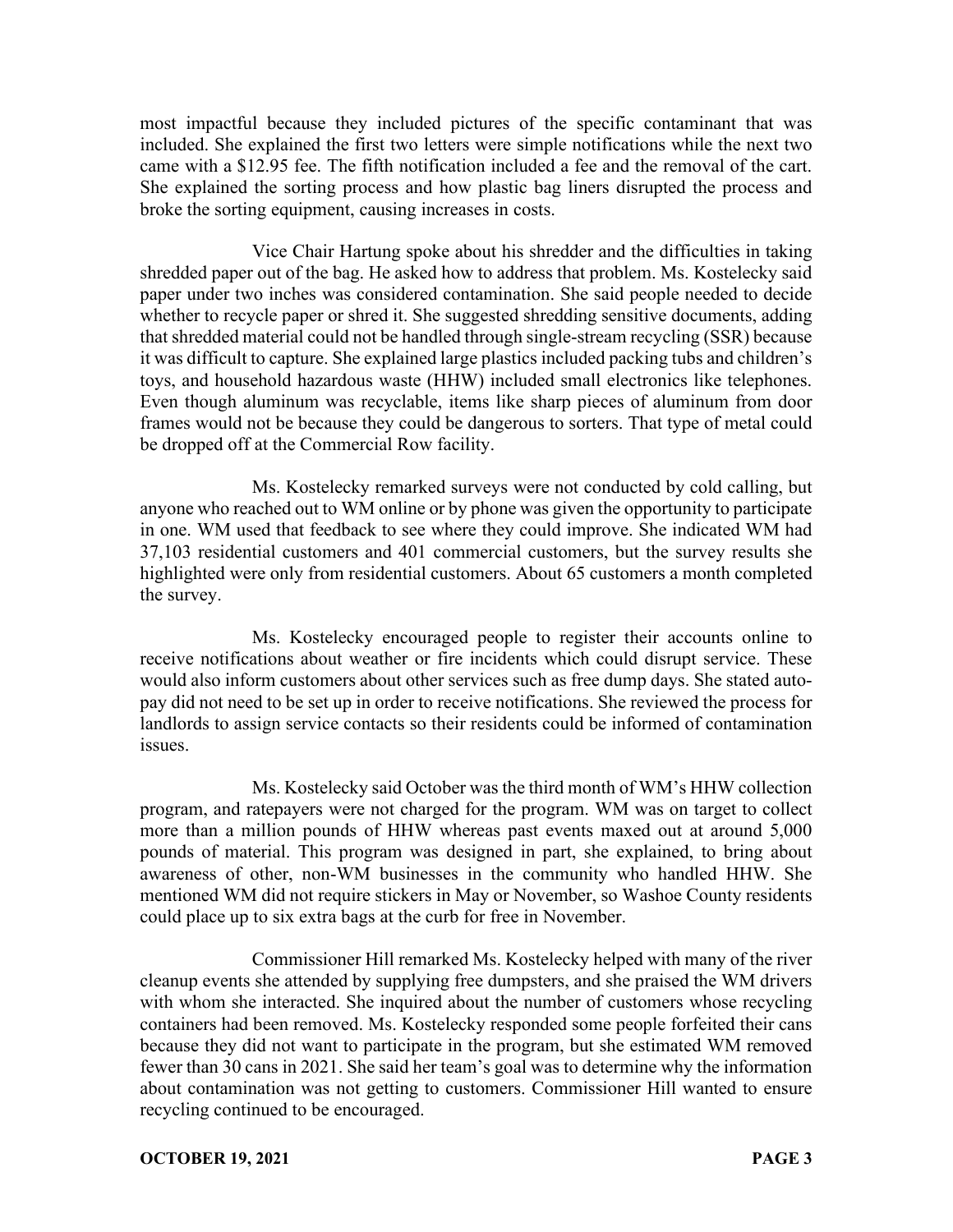Commissioner Hill asked which plastic numbers could currently be recycled. Ms. Kostelecky said SSR could recycle numbers 1, 2, 3, 4, 5, and 7. The most highly recyclable plastics were numbers 1, 2, and 3; anything higher than that was more difficult to recycle, so manufacturers were less likely to purchase those plastics. She said WM would still accept them. She explained WM did not actually recycle anything, they separated the commodities and sold them to end users. Commissioner Hill felt a campaign might be needed to educate people that certain plastics would not be recycled. She offered to put Ms. Kostelecky in contact with a group who sought to reduce their plastic usage.

Vice Chair Hartung questioned what should be done with shredded paper, saying businesses shredded much of it because it contained sensitive information. Ms. Kostelecky responded people needed to make a choice between shredding paper for privacy purposes or recycling it. She recommended recycling paper that did not contain sensitive information and utilizing other local businesses who specialized in collecting shredded paper. WM was collecting items which could be resold, so including commodities which could not be recycled would be a wasted effort.

Commissioner Jung asked whether electronic waste (e-waste) fell under the category of HHW. Ms. Kostelecky confirmed it did and WM partnered with two companies, Lifecycle Solutions and GrayMar Environmental Inc., who were licensed to handle such waste. Commissioner Jung asked whether e-waste could be put in a bag during the month of November, to which Ms. Kostelecky replied no, only normal trash could be placed in a bag without a sticker. In May, July, and October, she went on, vouchers were sent to customers to take advantage of GrayMar's HHW processing at WM's expense. Ewaste could be brought to GrayMar or HERO Environmental Services year-round for a fee.

Commissioner Jung inquired whether the surveys included questions geared specifically toward recycling, such as the ease of or satisfaction with recycling. She offered to help with messaging about reducing plastic use because some estimates indicated plastic might last for 50,000 years. She emphasized the importance of informing people to reduce their usage and only use commodities which could be recycled by their local waste management companies. She spoke about the difference between those companies in other areas and WM in northern Nevada, which was the owner of their own dump.

Commissioner Jung brought up the high degree of litter in the region, wondering whether some of it came from garbage flying off trucks. She said she observed garbage flying off trucks not owned by WM headed to the Lockwood dump. She pondered whether WM communicated with people who used the Lockwood dump, asking them to be mindful of spilled trash. She expressed appreciation for WM moving to an SSR program and encouraging recycling. Ms. Kostelecky responded WM could work with Concentrix to add any questions Commissioner Jung wanted to the surveys.

Vice Chair Hartung pointed out there was no simple way to dispose of ewaste, so many people dumped it in remote areas. He thought it was incumbent upon the Board to work with WM to figure out how to easily dispose of those items. He sought a discussion with regional partners about this topic since there were challenges in all five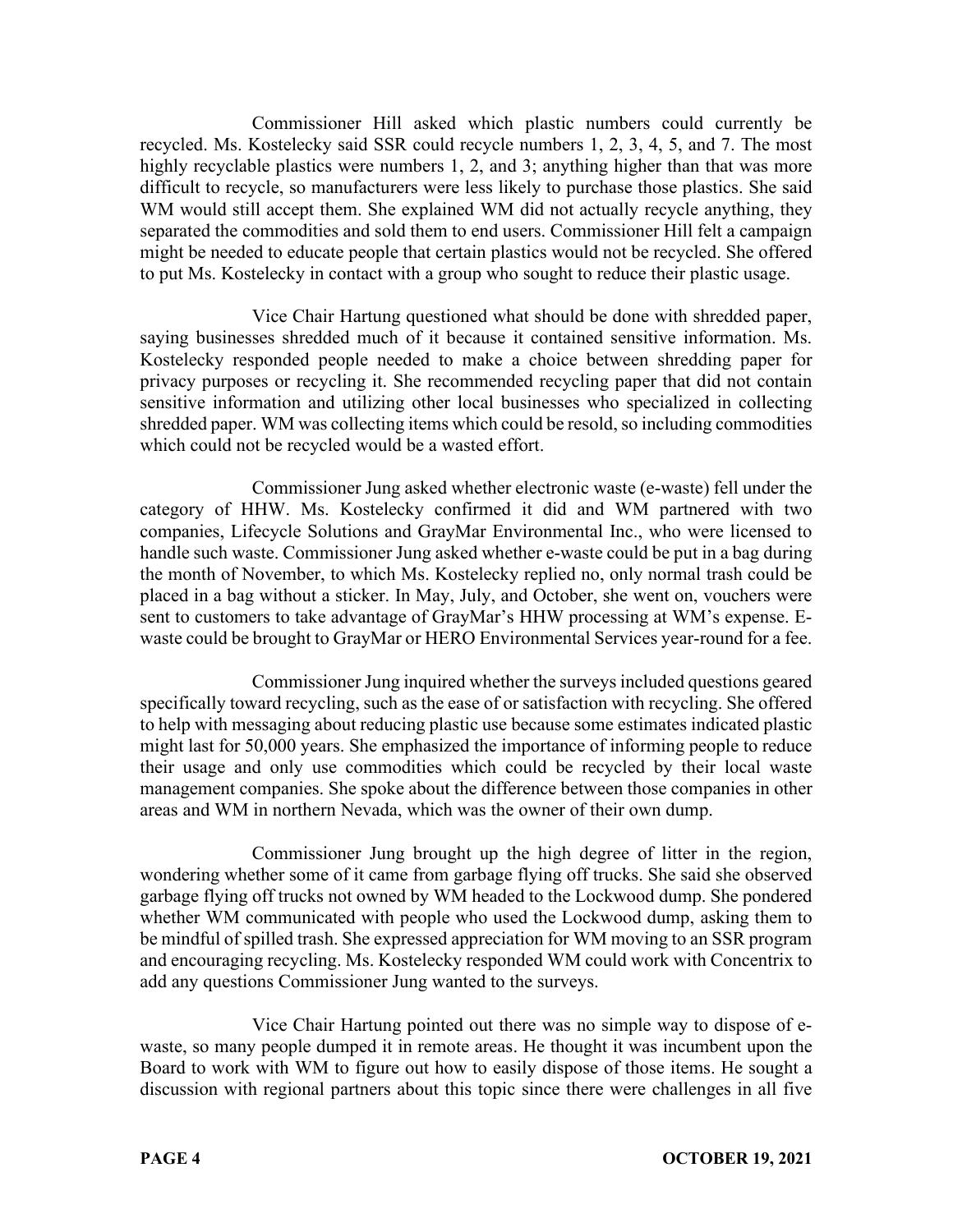districts. He opined it was cheaper for the County to subsidize the dumping of e-waste rather than utilize crews to collect it from rural areas, adding that work crews could not enter private property.

Chair Lucey thought Ms. Kostelecky and other WM officials should return at a future meeting so there could be a discussion to address some remaining concerns.

Commissioner Herman said trash spreading throughout Washoe County was the impetus for initially involving WM, had who promised it would be handled. She said it had been a disappointment as both public and private lands in Sun Valley still experienced much garbage. She noted she voted against the last WM contract because citizens in rural areas had different waste needs; for instance, she paid for two regular cans. She felt changes were needed for rural residents.

Chair Lucey observed there had been improvement in the level of service, and the WM team was cognizant of issues within city limits. However, he continued, some service was lost in rural areas, such as around Toll Road where some residents no longer had home pickup. He questioned how many similar locations existed in Washoe County, as well as what could be done for rural areas with dirt roads. He requested more details during a future agenda item.

Chair Lucey said residents would be happy to put extra trash out in the month of November pursuant to the franchise agreement. He stressed WM was a great partner, and a portion of the franchise fee came back to the County, which organizations like Keep Truckee Meadows Beautiful then utilized for specific projects.

There was no public comment or action taken on this item.

**21-0812 AGENDA ITEM 5** Presentation of Excellence in Public Service Certificates honoring Washoe County employees who have completed essential employee development courses.

County Manager Eric Brown recognized the following employees who completed essential employee development courses:

**Promote Yourself! Mini Certificate Program**

Stephanie Martel, Assessor's Office

**Essentials of High Performing Teams** Stephanie Martel, Assessor's Office

**Essentials of Personal Effectiveness** Magali Cooke, Human Services Agency

**Essentials of SAP for Financial Staff** Stephanie Martel, Assessor's Office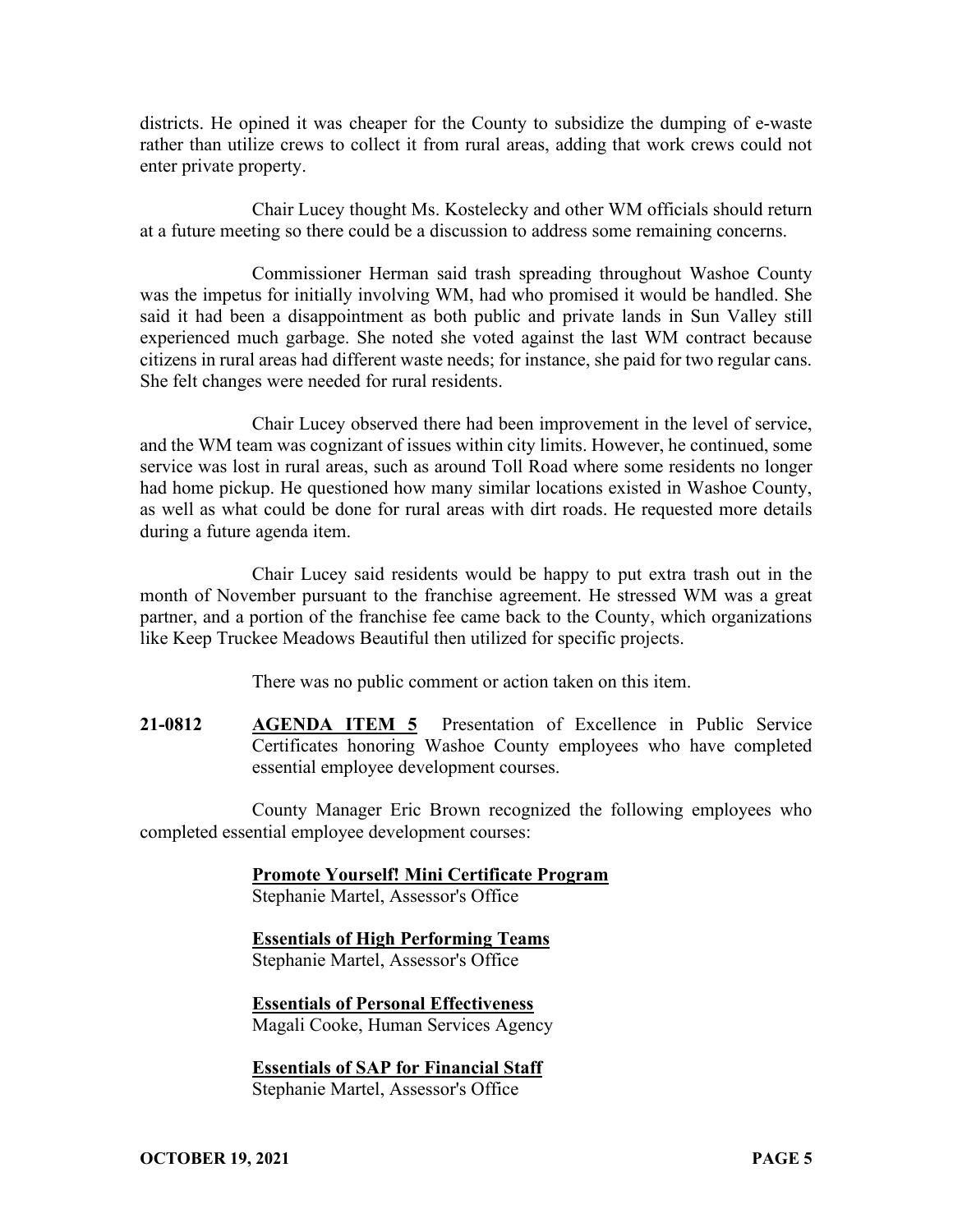Chair Lucey thanked all employees who took the extra time to take courses. He noted the certificate programs were not part of their normal business duties, but these employees took the initiative to invest in their personal growth and create a great workforce.

There was no public comment or action taken on this item.

### **21-0813 AGENDA ITEM 6** Public Comment.

Ms. Janet Butcher requested that the Board declare an end to the state of emergency. She opposed COVID-19 (C19) injection mandates for County and City employees as well as the public. She asked the Board to ban injection passports and all methods of verifying the medical status of citizens. She believed the purpose of C19 injection verification was to construct a two-tiered society resulting in segregation and discrimination based on medical status.

Mr. Stewart Handte said he presented serious accusations to the Board involving Washoe County Deputy District Attorney Amos Stege several months prior. He alleged Mr. Stege illegally obtained confidential information from his internal affairs files. He said he made a public records request pursuant to Nevada Revised Statute 239 but had not received a response. He restated his public records request and demanded the County enlist the aid of an outside law enforcement agency to investigate this issue.

Mr. Bruce Foster displayed a document, a copy of which was placed on file with the Clerk. He requested the Board pass a resolution to end the state of emergency and remove C19 vaccine mandates for County employees. He asked the Board to ban vaccine passports, which he felt would construct a two-tiered society resulting in segregation and discrimination. He believed the Board and the Washoe County Health District had not provided education regarding good health practices.

Ms. Katherine Snedigar asserted the County's rules and regulations did not apply to her. She said code enforcement staff needed to learn they could not arbitrarily go onto private property unless they had permission or were accompanied by the Sheriff with a warrant. She noted code enforcement staff could take pictures from a public street but not from a private road. She noted the County had no administrative manual that showed how codes were created.

Mr. Nicholas St. Jon demanded a scientific panel to present scientific evidence for maintaining the County's state of emergency. He asked the Board to pass a resolution prohibiting a vaccine passport, and to count hospitalizations rather than C19 cases. He wanted a resolution to make Washoe County a second amendment sanctuary county.

Ms. Erin Massengale requested the Board agendize and pass a resolution to ban vaccine passports and end the public health emergency. She noted some counties in California considered banning vaccine passports. She spoke about a friend who had been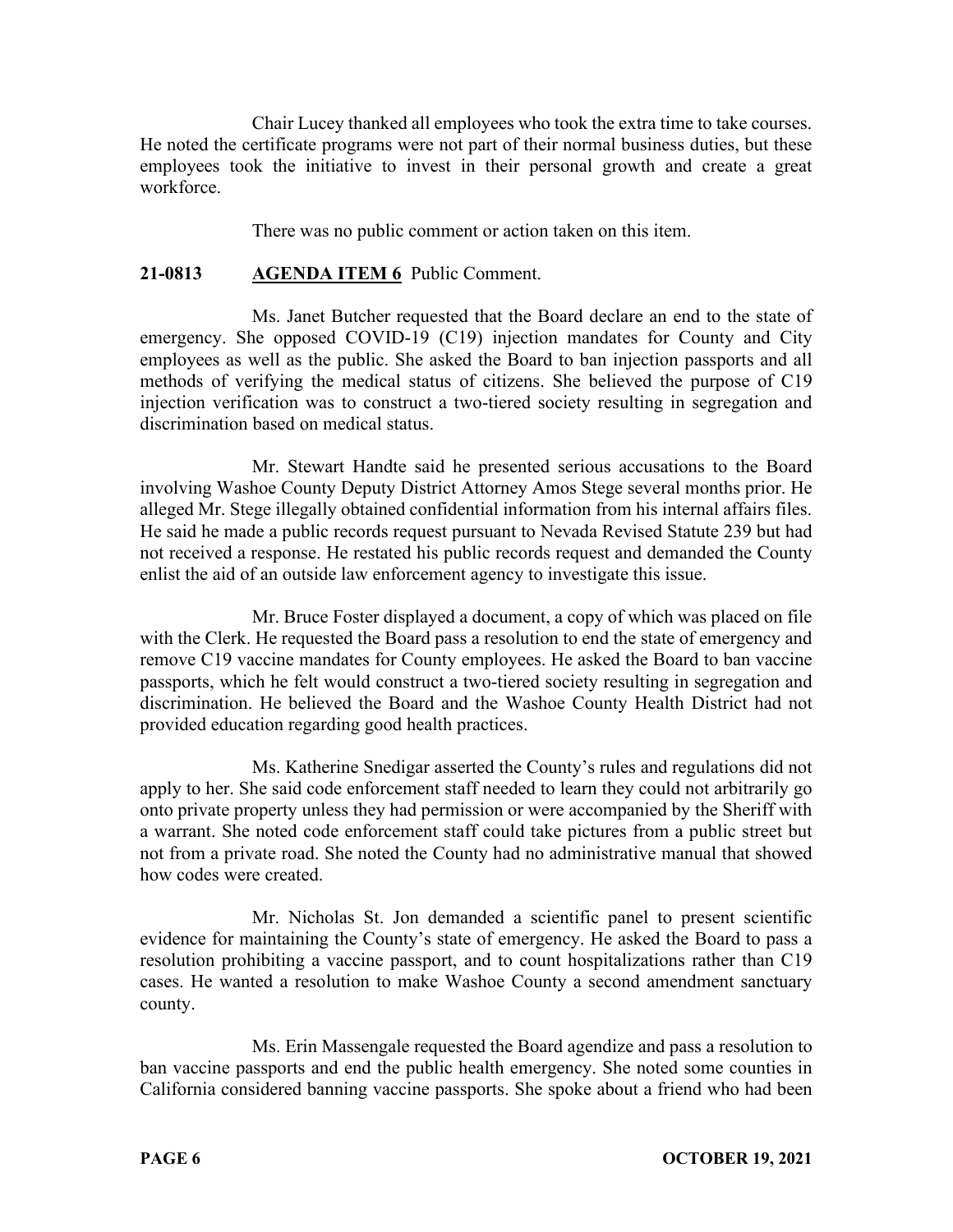fired because he refused to be tested or get the C19 vaccine. She said it was sad when people had to choose between employment and moral principles.

Ms. Melanie Sutton demanded the Board end the state of emergency and remove C19 vaccine mandates for County and City employees. She asked the Board to ban mask mandates, vaccine passports, and all other methods of verifying the medical status of citizens. She said the purpose of vaccine verification was to construct a two-tiered society resulting in discrimination. She mentioned her aunt who had stage four cancer also had C19 when she passed away, so that was on her death certificate.

County Clerk Jan Galassini advised the Board she received emailed public comments from Ms. Pamela Tsigdinos and Ms. Elise Weatherly, which she placed on the record.

# **21-0814 AGENDA ITEM 7** Announcements/Reports.

County Manager Eric Brown reminded the public that the public comment period for redistricting would close Friday October 22. He noted the County had received some input online and through the library drop boxes, but anyone who had not provided comment had until Friday to do so.

Mr. Brown mentioned there were approximately eight beds open at Our Place and 14 at the men's Nevada Cares campus. He said staff was working on a dashboard to provide real-time daily updates of available bed counts at each facility. He hoped the dashboard would be available in the near future. He said County staff was communicating with partners at the City of Reno to coordinate bed availability. He noted the warming room was now open at the shelter and capacity needs would be closely monitored.

Commissioner Hill reiterated the warming center was open and anyone who needed to get off the street or the river could go there to stay warm. She said it was important for people to know nobody would be turned away. She announced a short-term rental (STR) workshop would be held at 5:00 p.m. to hear from the community about how the STR ordinance was working. She said additional information could be found at washoecounty.gov/str. She hoped to see people attending the Zoom event.

Speaking on the National Association of Counties' (NACO) Western Interstate Region Conference that she attended in Salt Lake City, Commissioner Herman thought the participants were some of NACO's hardest working commissioners, supervisors, and judges; they were always in Washington DC talking to legislators. She mentioned the western states had issues that were different from those of other states, such as the lack of private land which resulted in a lower tax base for the County. She noted she was on the Public Land Steering Committee and the Rural Action Caucus, both of which attempted to educate people from the east. She expected a significant amount of new legislation.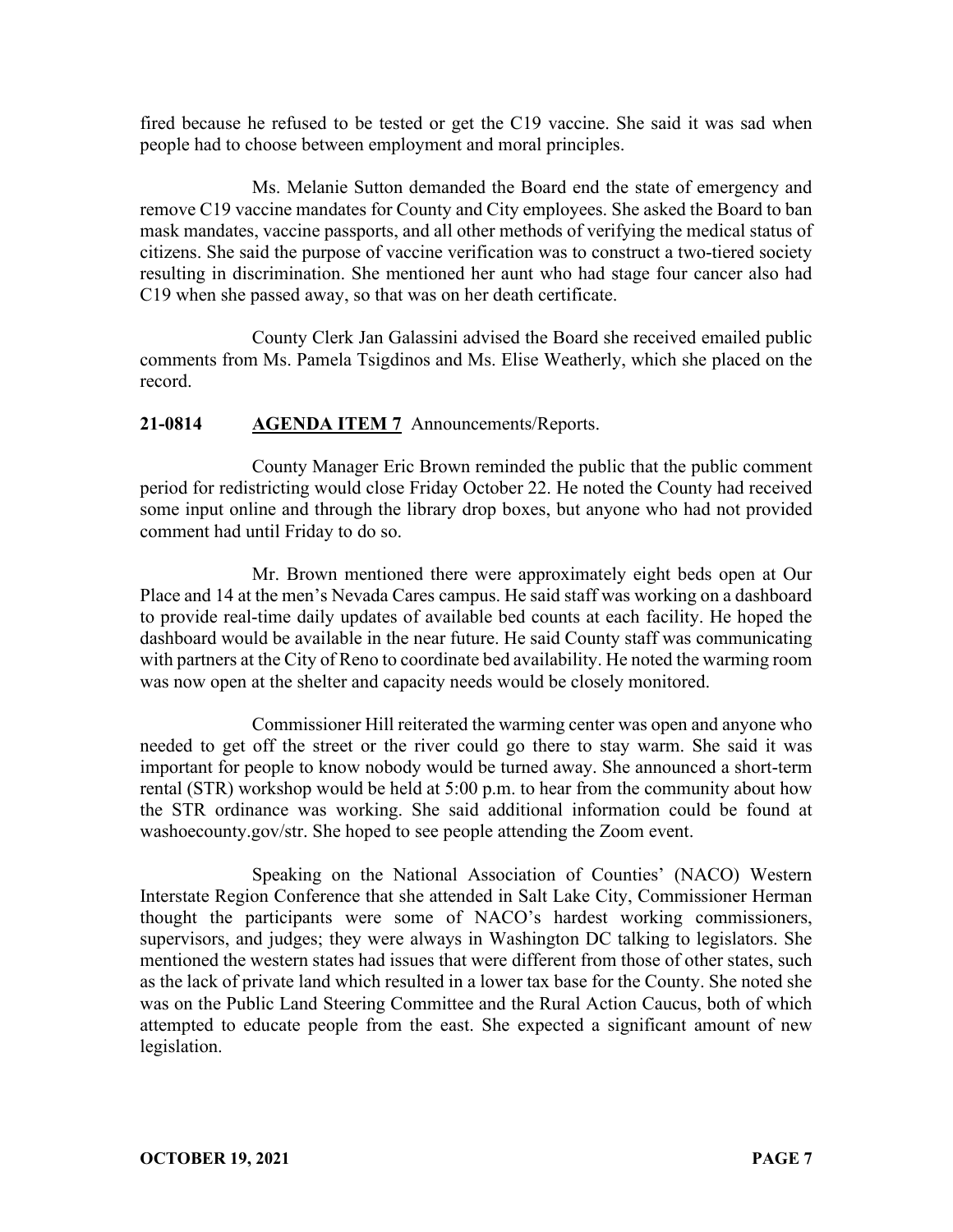Commissioner Herman wished to Board could stop the COVID-19 (C19) public health emergency in Washoe County. She requested a forensic audit of the last election, especially the tax and voter rolls.

Vice Chair Hartung noted the Northern Nevada Children's Cancer Foundation presented him with a plaque which he thought belonged to the County. He suggested the plaque be displayed in the Manager's Office reception area.

Commissioner Jung mentioned Ms. Marsy Kupfersmith won the Nevada Senior Citizen of the Year award at a gala event in Las Vegas the prior Saturday. She noted Ms. Kupfersmith had served on the Washoe County Senior Services Advisory Board, as well as boards for the Cities of Reno and Sparks, and had been very involved with senior issues locally. She said she would use the funds remaining in her campaign account to host a local party honoring Ms. Kupfersmith when C19 transmission rates reached a more moderate level.

Chair Lucey congratulated Ms. Kupfersmith for the award, stating the honor was well deserved. He noted October was National Breast Cancer Awareness month. He said the County took pride in supporting breast cancer awareness and encouraged everyone to wear pink when the opportunity arose and make donations if possible. He mentioned seeing some of the cattle guards that were installed to prevent wild horses and burros from traveling, though he was disappointed because some of the gates had already been damaged by vehicles. He reminded everyone that feeding wild animals was illegal because it drew them closer to the community where they could be a nuisance. He stated Districts 1 and 2 had been experiencing issues with bears, noting bears often traveled back relatively quickly after relocation. He knew Incline Village residents often dealt with bears by using bear boxes, but bears could break into garages. He advised people to be cognizant of trash and food storage.

Chair Lucey mentioned Senator Ben Kieckhefer resigned from his Senate District (SD) 16 seat and the responsibility of filling that seat fell on the counties that seat represented. SD 16 represented part of Washoe County and all of Carson City, and the county with the largest population would create the process for the appointment, which he then outlined: applications would be available on the Washoe County website on October 20, the application window would open October 22 at 9:00 a.m. and close October 28 at 12:00 p.m., and applications could be submitted in person at the Washoe County Manager's Office or by emailing SD16applications@washoecounty.gov. He stated the Carson City Board of Supervisors would conduct interviews to determine their nomination on November 4 and the Board would conduct interviews on November 9. The two boards would meet and appoint an individual on November 10.

Vice Chair Hartung asked about the best way for people to determine whether they lived in SD 16. Chair Lucey replied residents could search their address on Carson City's and Washoe County's websites; the results would indicate the legislator for that address. The Nevada Secretary of State and the Nevada State Legislature websites could also provide that information through an address search. Vice Chair Hartung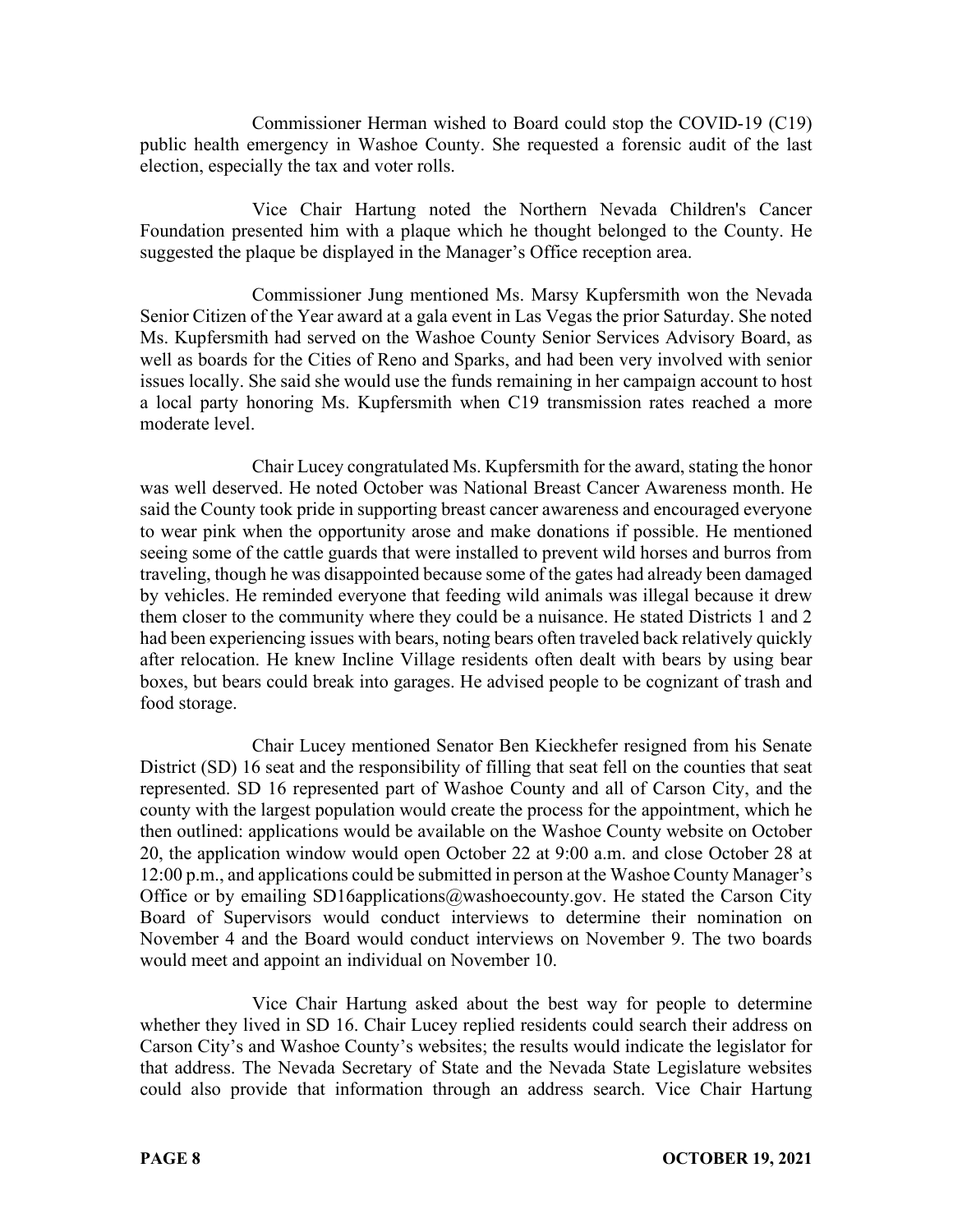suggested hyperlinks be added to the website where the application would be made available.

In response to Commissioner Jung's query, Chair Lucey reiterated the application would be made available online on October 20.

**21-0815 AGENDA ITEM 8** Appearance by Dwayne Smith, P.E., Engineering and Capital Projects Division Director, Washoe County Community Services Department, with updates and recommended strategies for reclaimed water in the South Truckee Meadows - with direction to staff. Community Services. (Commission District 2.)

Director of Engineering and Capital Projects Dwayne Smith conducted a PowerPoint presentation, a copy of which was placed on file with the Clerk. He reviewed slides with the following titles: Strategies for Maximizing the Use of Treated Effluent; Discussion Topics; Regional Sewersheds; STM Reclaim Water Service Territory; Effluent Management in South Truckee Meadows; Approved Uses of Class A; Our Focus; Challenges; Why Use Reclaim Water; Management Strategies; 2021 Utility Rate Study; Rate Study Findings; Sanitary Sewer System; Revenue, Expenses and Fund Balances; Staff Recommendations; Focuses On Core Values; Current Studies; Possible Direction to Staff; and Next Steps.

Mr. Smith noted the majority of the reclaimed water efforts focused on the South Truckee Meadows (STM) areas of Damonte Ranch, Double Diamond, and Thomas Creek. He said there were three storage tanks in those areas including Huffaker Reservoir, which was a 4,000-acre foot reservoir. He stated the STM included 34 miles of piping and associated infrastructure that allowed delivery of reclaimed water during the irrigation seasons and for construction water throughout the year. He noted the reclaimed water was treated to a Class A standard, which was high-quality tertiary treated water that was filtered and disinfected; it was a full contact water not available for drinking. He indicated the STM was very responsive to customer issues regarding water quality, most recently addressing boron and arsenic levels. He stated the collection system had been sealed to a greater degree, and arsenic concentrations had been reduced from 300 parts per billion (ppb) to between 30 and 40 ppb. Staff had been very proactive with the utility by implementing management strategies and capital projects to accommodate development.

Mr. Smith reviewed the approved uses for Class A reclaimed water and listed the top 10 users of STM's reclaimed water. He noted the top 34 of all 337 customers used 90 percent of the reclaimed water, and all reclaimed water needed to be used for irrigation or construction purposes because it could not enter the Truckee River environment. He stated the inflow was greater than the outflow, so more reclaimed water was treated daily than there were places to put it. He said the final phase of the Huffaker Reservoir lining project had been completed. The reservoir was used to store and protect valuable reclaimed water resources. He stated the STM was subject to wet and dry seasons, so the reclaimed water system needed to be augmented with other resources during dry times. The utility owned Whites Creek and Thomas Creek water resources and used them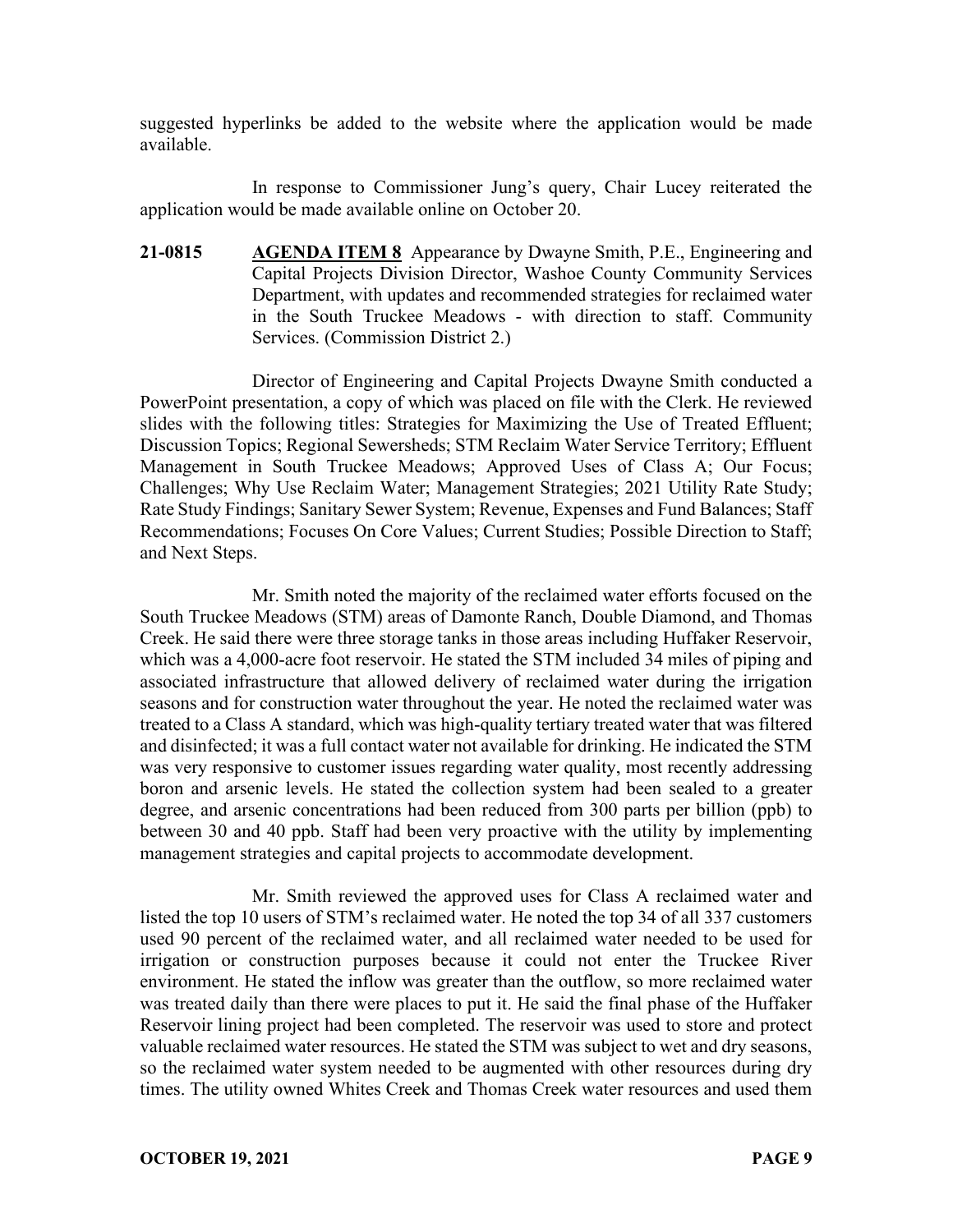to supplement reclaimed water. He said discussions would be initiated with potential customers to increase reclaimed water use. He summarized the 2021 utility rate study results which showed that, of the three scenarios, realigning the customer base would ensure the sewer sheds were equivalent to the customer base. He said that scenario was used in Cold Springs, so the STM would be the sewer purveyor even though there were annexations due to large residential projects. He stated the annual revenue for the reclaimed water utility was approximately \$1 million per year. He noted sewer customers had the responsibility to pay for the conveyance, treatment, and management of reclaimed water because the utility was unable to discharge water indiscriminately.

Mr. Smith reviewed staff recommendations indicating that the STM needed to incentivize both current and future reclaimed water customers. He noted reclaimed water was only treated to Class A because that was the standard for irrigation and construction purposes. He sought direction from the Board about returning with a resolution that would outline the specifics and details of merging the two business areas and removing user rates and fees. The step after the resolution would be to make ordinance changes, so it would be a multi-step process.

# **12:01 p.m. Commissioner Herman left the meeting.**

Vice Chair Hartung emphasized that golf courses and other facilities owned water rights and could use them; the Washoe Golf Course owned approximately 400 acre feet of Truckee River water. Moving these facilities to reclaimed water would allow those water rights to be used elsewhere to sustain users. He asked who bought the infrastructure if a privately-owned golf course wished to use that water, to which Mr. Smith replied the golf course would be required to construct it. This item's recommendation would not change that part of the process. He spoke about the 4,000 acre feet of water that went to the Tahoe-Reno Industrial Center, saying they left a good portion of that water in the river.

Vice Chair Hartung wondered what would happen if the County needed that water for drinking water, especially considering the average household used 15,000 gallons each month. He asked what golf courses should be told if the water were needed for more important purposes than irrigation. Mr. Smith admitted the STM water reclamation facility did not offer class A+ water treatment, though the treatment process they currently used would not preclude them from treating to class A+ in the future. He recognized the significant costs associated with the operation and maintenance of treating water to a class A+ standard, which was one of the reasons they did not opt for A+ treatment when planning the expansion. If there were no other options and water was needed for things other than irrigation, he offered, staff would have the ability to make those choices.

Vice Chair Hartung indicated he would not agree to a future resolution without the inclusion of an offramp because he did not want to bind future boards to agreements for use of the water. He wanted to take reclaimed water from a liability to an asset.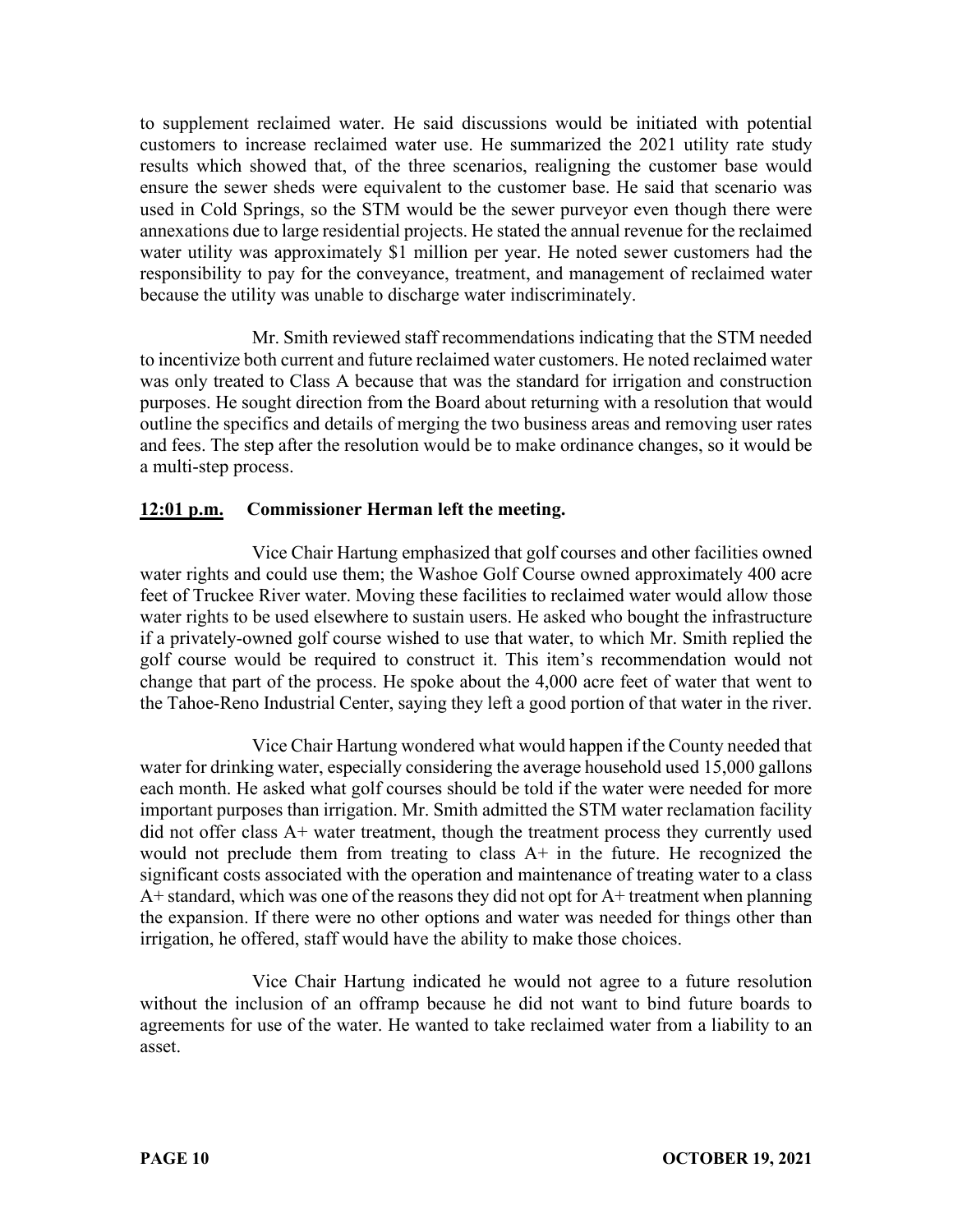Commissioner Hill stated she was not prepared to offer direction and requested more information about the budget in a staff report. Mr. Smith responded he was prepared to invite the consultant who performed the rate study to make a presentation for the Board.

Chair Lucey reiterated this was the initial step in the process and a resolution would need to come to the Board prior to any ordinance change; there would be time for input and presentations at future business meetings.

On motion by Chair Lucey, seconded by Vice Chair Hartung, which motion duly carried on a 3-1 vote with Commissioner Herman absent and Commissioner Hill voting no, it was ordered that staff be directed to move forward with a resolution and a future staff report outlining the details of potentially merging Business Areas 11 and 12 and incentivizing existing and new reclaimed water users.

## **PROCLAMATIONS**

## **21-0816 9A1** Proclaim October 2021 as Infant Safe Sleep Awareness Month.

Commissioner Hill read the proclamation and presented it to Human Services Agency (HSA) Division Director Ryan Gustafson. Mr. Gustafson thanked the Board for the proclamation. He said nearly 25 unsafe sleeping fatalities had occurred in Washoe County during the past five years, and the goal was to reduce that number to zero. He noted the HSA was partnering with other agencies to raise public awareness of basic safe sleep techniques.

**21-0817 9A2** Proclaim the week of October 17-23, 2021 as National Friends of Libraries Week.

Chair Lucey read the proclamation and presented it to Board of Directors of the Friends of Washoe County Library (FWCL) Vice President Kyle Waxman. He said the FWCL had been tremendously successful in their book sales and fundraisers. He stated the library system would suffer without their continued support.

Ms. Waxman thanked the Board for their support, noting the County made the book sale site available to the FWCL. She mentioned the next FWCL sale would be held on November 13.

There was no response to the call for public comment.

On motion by Commissioner Hill, seconded by Vice Chair Hartung, which motion duly carried on a 4-0 vote with Commissioner Herman absent, it was ordered that agenda items 9A1 and 9A2 be adopted.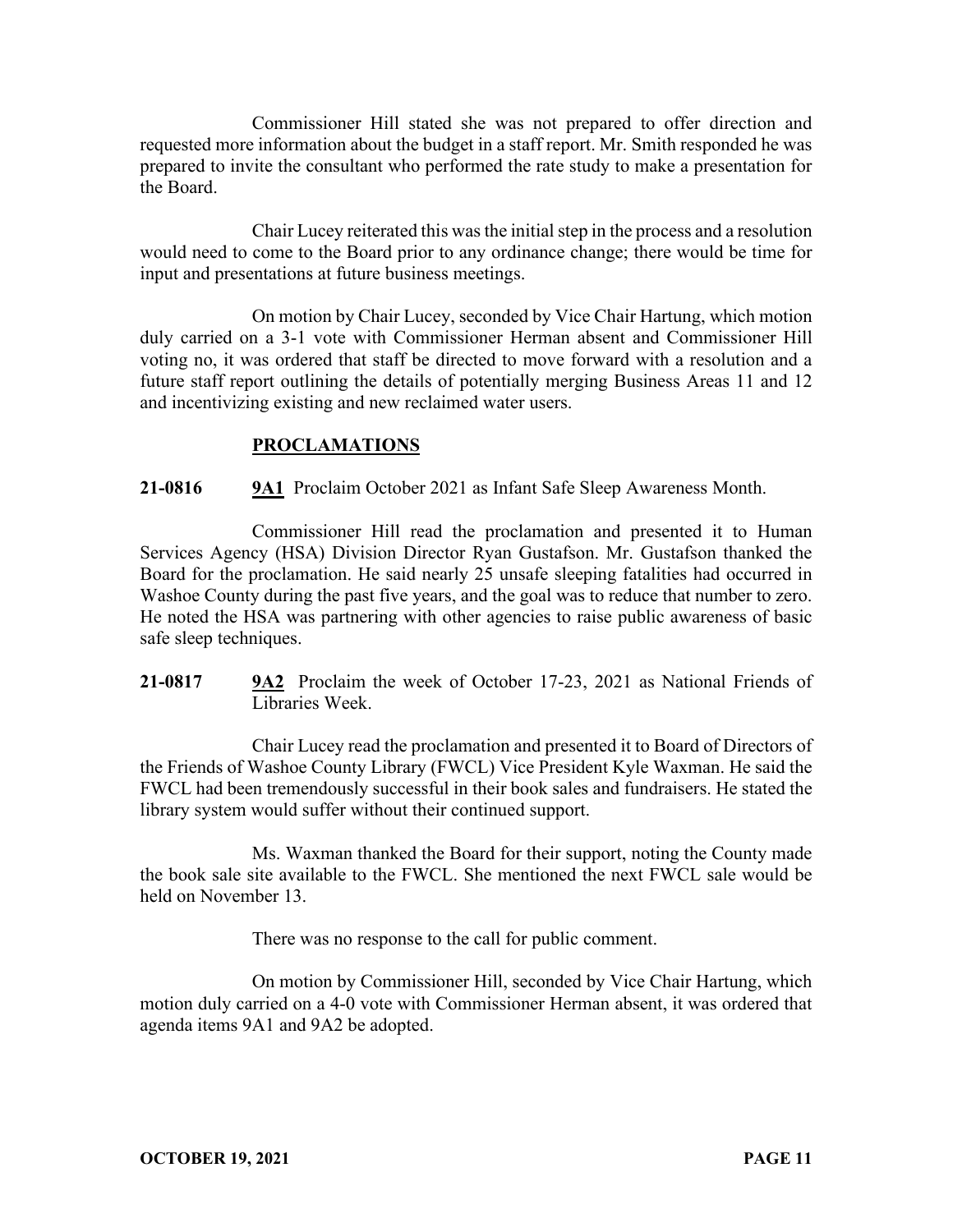#### **DONATIONS**

**21-0818 10A1** Recommendation to retroactively approve acceptance of a donation of a K-9 dog, equipment, handler training, and travel costs valued at [\$16,317.00] from the Washoe County K9 Partners to the Washoe County Sheriff's Office K9 Unit. Sheriff. (All Commission Districts.)

Vice Chair Hartung said a successful canine program would not be possible without the Washoe County K9 Partners (WCK9P). He expressed gratitude for their support, noting that training K9 dogs was expensive. Chair Lucey thanked the WCK9P for the donation.

On motion by Vice Chair Hartung, seconded by Chair Lucey, which motion duly carried on a 4-0 vote with Commissioner Herman absent, it was ordered that agenda item 10A1 be approved.

## **CONSENT AGENDA ITEMS** – **11A1 AND 11B1**

- **21-0819 11A1** Acknowledge the communications and reports received by the Clerk on behalf of the Board of County Commissioners, including the following categories: Communications and Monthly Statements/Reports. Clerk. (All Commission Districts.)
- **21-0820 11B1** Recommendation to acknowledge receipt of the audit procedure materials from the County's external auditor BDO USA LLP Comptroller. (All Commission Districts.)

There was no public comment on the consent agenda items listed above.

On motion by Vice Chair Hartung, seconded by Commissioner Hill, which motion duly carried on a 4-0 vote with Commissioner Herman absent, it was ordered that consent agenda items 11A1 and 11B1 be approved.

**21-0822 AGENDA ITEM 12** Recommendation to appoint either Sheryl Bennett, John Klacking, or Thomas Young as the Washoe County Commission's non-elected member to the District Board of Health for a term from October 20, 2021 to September 30, 2025. Manager's Office. (All Commission Districts.)

Chair Lucey said this item was an appointment for the District Board of Health (DBH). He mentioned Mr. Young had been appointed to serve on the DBH in 2017 to complete David Silverman's term, and it was now time to reappoint someone to fill that seat on the DBH. He indicated there were three applicants under consideration; their applications were in the commissioner's packets. He explained voting process.

Vice Chair Hartung thanked the applicants, noting they were all highly qualified for the position.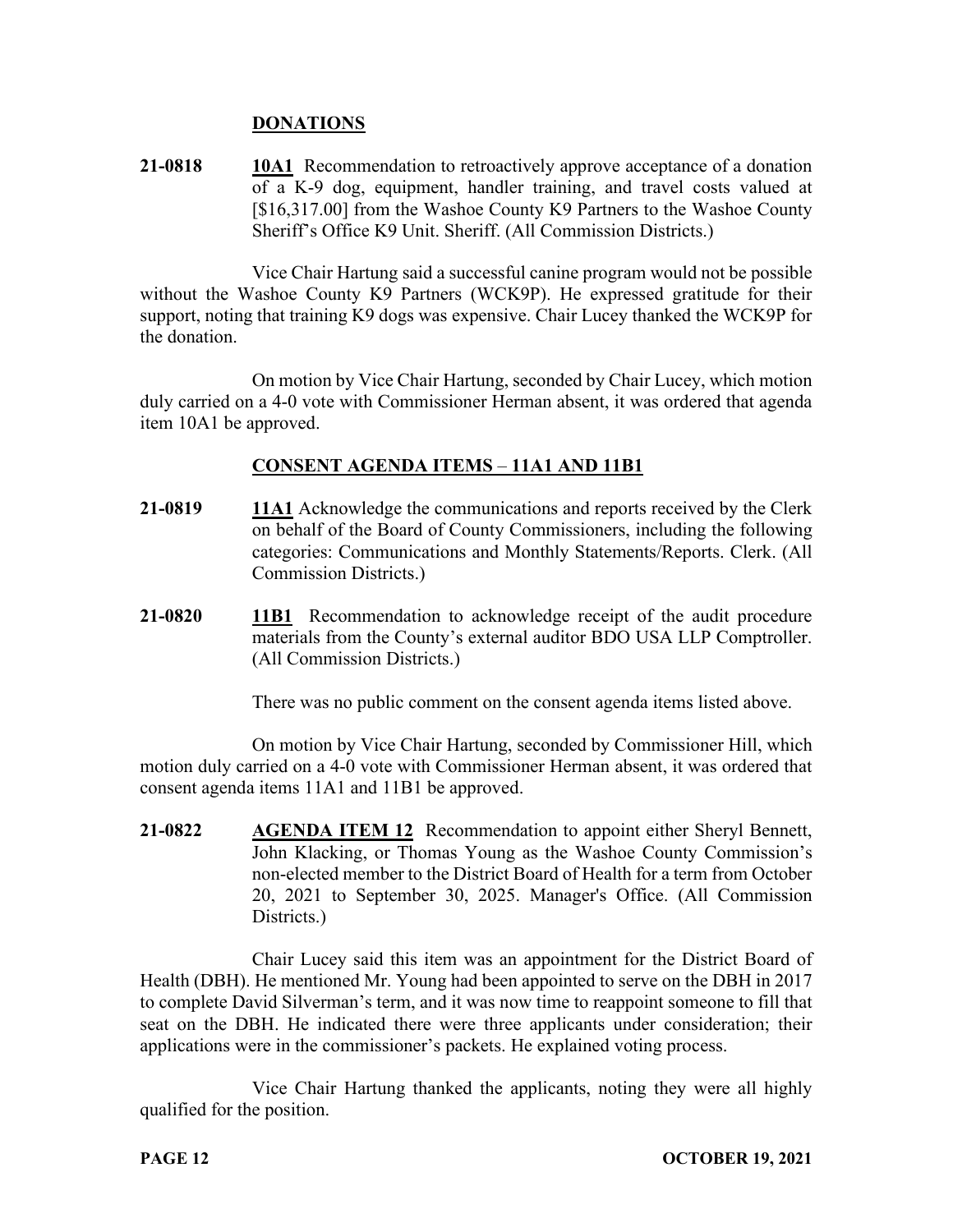Chair Lucey thanked the applicants and Mr. Young for his service on the DBH because it was a very important board. He asked Commissioner Jung whether she would email her recommendation to County Clerk Jan Galassini. Commissioner Jung indicated she would text her vote to Ms. Galassini's cell phone.

Ms. Galassini distributed and collected the ballots. Chief Deputy District Attorney Mary Kandaras verified the votes. Ms. Galassini read the votes: Vice Chair Hartung, Commissioner Hill, and Chair Lucey voted for John Klacking, and Commissioner Jung voted for Thomas Young.

There was no response to the call for public comment.

On motion by Vice Chair Hartung, seconded by Commissioner Hill, which motion duly carried on a 4-0 vote with Commissioner Herman absent, it was ordered that John Klacking be appointed to the District Board of Health for the term of October 20, 2021 to September 30, 2025.

**21-0823 AGENDA ITEM 13** Recommendation and possible action to approve a Resolution to Delegate Decision Making Authority Regarding Litigation to the Chair of the Washoe County Board of County Commissioners or the Washoe County Manager pursuant to NRS 241.0357. Manager's Office. (All Commission Districts.)

Chair Lucey said this item was a correction to the prior week's meeting. He mentioned Nevada Revised Statutes specifically defined a subcommittee for any governing body. He stated he and County Manager Eric Brown created a subcommittee with the inclusion of "and" in the resolution. This item would modify the resolution to change "and" to "or" as originally drafted.

Commissioner Hill thanked staff for adding a part to the resolution requiring that any agreement reached or action taken under the resolution would be presented to the Board of County Commissioners at the next available meeting. This would ensure the public was informed about any litigation matters.

On the call for public comment, Ms. Janet Butcher said delegation so narrowly granted had the possibility of bias and defied common sense.

On motion by Commissioner Hill, seconded by Chair Lucey, which motion duly carried on a 3-1 with Vice Chair Hartung voting no and Commissioner Herman absent, it was ordered that agenda item 13 be approved.

#### **21-0824 AGENDA ITEM 14** Public Comment.

Ms. Janet Butcher mentioned the trucking issues affecting the Los Angeles and Long Beach ports. She said virtually all private owner-operated trucks were shut out of those ports. She opined operating the ports 24 hours a day seven days a week would not resolve the issue.

#### **OCTOBER 19, 2021 PAGE 13**